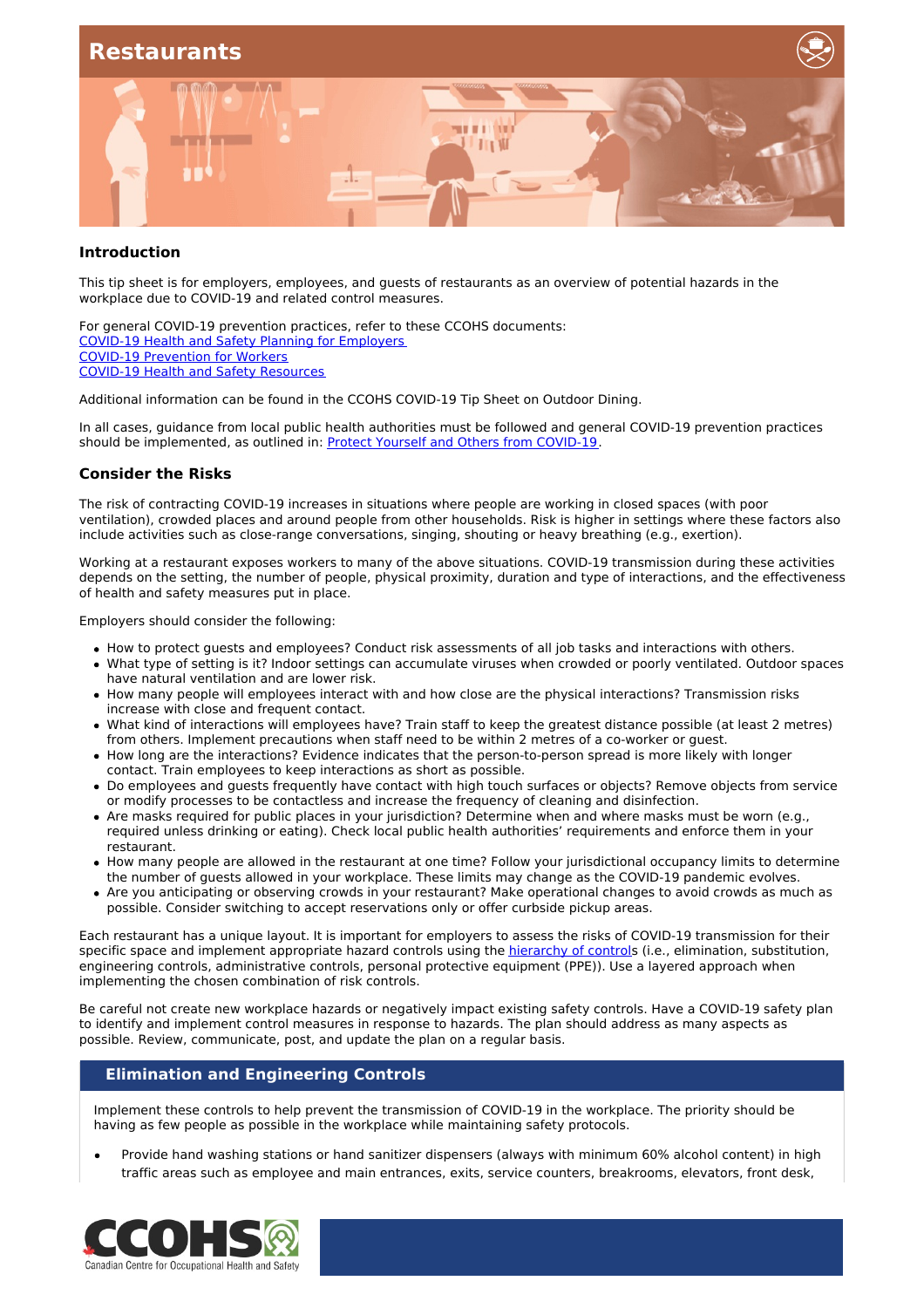

and vehicle loading areas.

- [Ventilate](https://www.ccohs.ca/covid19/indoor-ventilation/) indoor spaces appropriately; the more enclosed the space the more ventilation will be necessary. Seek advice from an HVAC specialist on ways to increase indoor/outdoor air exchanges per hour, reduce or eliminate recirculated air, and on available options for air filtration and disinfection (e.g., room or system UV germicidal lighting)
- Make sure fans in washrooms exhaust to the outside are fully functional, operating at maximum capacity, and remain on.
- Ensure that air circulation or cooling fans are not directing air flow from person to person.
- Modify queuing and waiting areas. Install stanchions or floor markings, at least 2 metres (minimum safe distance) apart in all directions to keep people apart and indicate where to stand.
- Install barriers to separate employees from guests where possible and appropriate, make sure not to block aisles or exits (i.e., emergency escape). Barriers should be appropriately sized and positioned to block respiratory droplets from being carried from person to person. Clean and disinfect barriers at least daily.
- Consider these facility renovations and upgrades:
	- Motion activated automatic doors.  $\circ$
	- Hand motion activated automatic faucets.  $\circ$
	- Automatic flushing toilets and urinals.  $\circ$
	- Hand or foot activated soap, towel, and sanitizer dispensers.  $\circ$
	- $\circ$ Replace soft surfaces with hard surfaces which are more easily disinfected (i.e., change carpet to tile, cushioned benches to wooden or plastic benches).

### **Administrative Controls**

These types of controls reduce risk through policies, procedures, and training. They rely on personnel management and compliance to be fully effective. Applied properly they can minimize coronavirus transmission. It is possible for COVID-19 to be spread by people who do not have any symptoms. When setting up controls, consider that everyone is potentially infected. Implementing and enforcing policies to prevent the spread of COVID-19 in restaurants is critical to protecting employees and the public. Make sure to continue to review and update administrative controls as the pandemic evolves.

### **Physical Distancing and Staff Related Changes**

- Create and enforce a physical distance policy. Communicate these requirements to all employees and guests.  $\bullet$
- Remind employees and guests to minimize non-essential in-person interactions with people from other households (to decrease potential COVID-19 exposures). Interactions should be kept brief and at the greatest distance possible (at least 2 metres).
- Wherever possible designate one-way routes through the restaurant.
- Limit the number of people allowed in washrooms at one time. Configure the space to have alternating sinks, stalls, and urinals out of service if they are within 2 metres of each other.
- Minimize contact for employees reporting to work by simplifying the process as much as possible (e.g., prevent crowds at punch clocks by being flexible with clock in/out times).
- Modify kitchen workstations to ensure the greatest possible distance between employees (at least 2 metres).
- Adjust daily employee levels to have the fewest people in the workplace (where safe to do so).
- Make sure essential roles such as supervisors, and first aid or emergency response team members are on each shift.
- Cross-train employees so they are safely able to replace the duties of others.
- Stagger shift starts and break times to minimize crowding at employee entrances, change and break rooms.
- Consider having groups of employees (cohorts) that work the same shifts. Keep groups separate as much as possible.

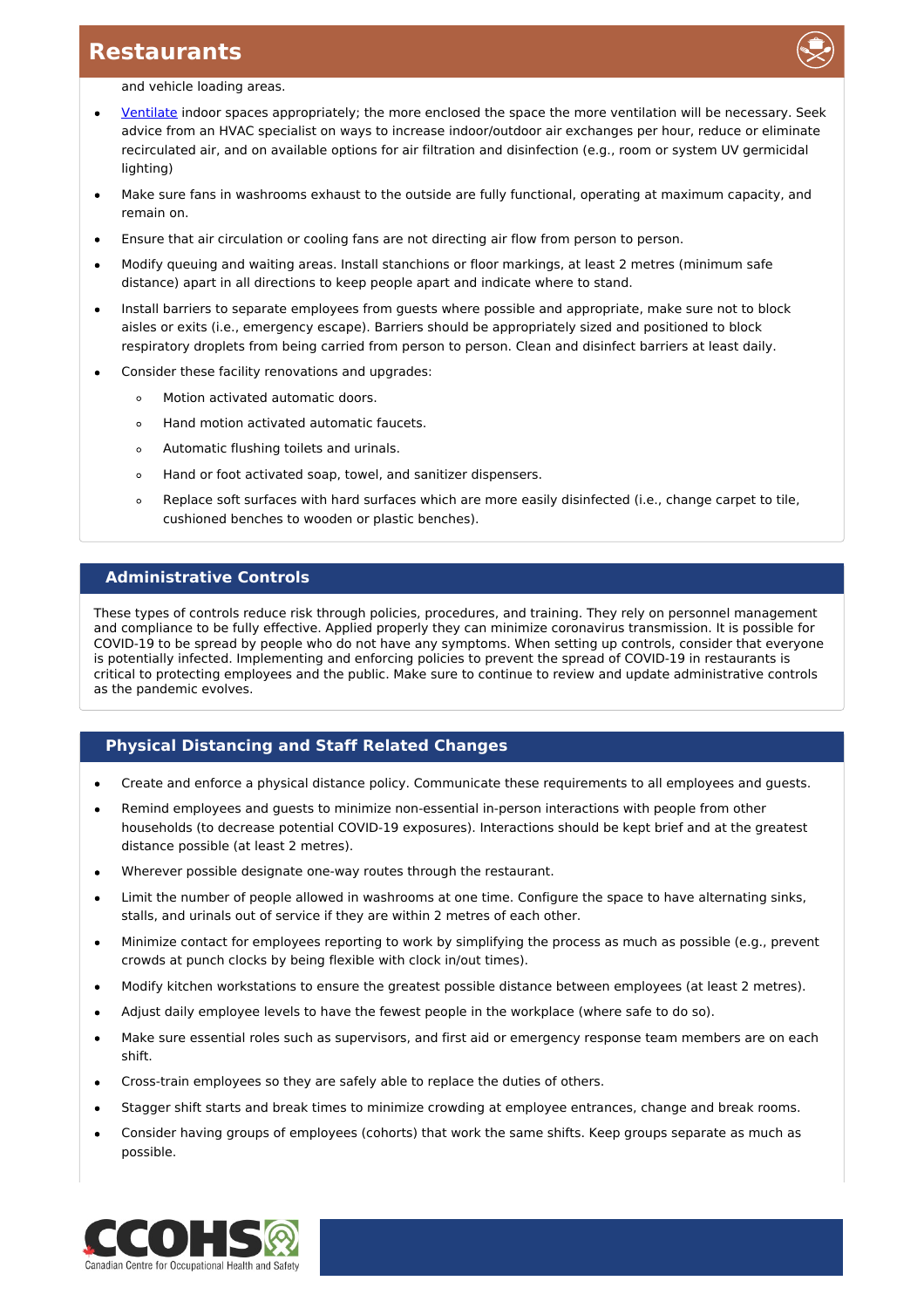

- Reduce the number of shared objects. Assign cleaning supplies or radios to employees for their whole shift.
- Minimize close physical contact for all job tasks or modify them so they can be performed by one person (if safe to do so). If that is not possible, make sure all employees are properly wearing a [non-medical](https://www.canada.ca/en/public-health/services/publications/diseases-conditions/covid-19-safely-use-non-medical-mask-face-covering.html) mask when they are within 2 metres of each other and keep the interaction as short as possible.
- Plan for how employees and guests will maintain physical distance while during emergency evacuations.
- Prepare for exceptions to distancing guidance such as for anyone rescuing a distressed person, providing first aid, or performing cardiopulmonary resuscitation (CPR).
- Modify shared storage areas (e.g., winter footwear, sweaters, coats). Have employees store their personal items in separate lockers or in labeled, sealed bins/bags.
- Provide laundry service for work uniforms or require that employees wear freshly cleaned uniforms or clothes for each shift. Clothes should be bagged and washed after each shift.
- Implement flexible leave policies to accommodate employees who are at risk of more severe disease or  $\bullet$ outcomes (i.e., over 60 years old, immunocompromised, have chronic medical conditions).
- Adopt a modified sick leave policy and consider providing support to employees who are off sick, encouraging them to stay home when they feel ill, even if symptoms are mild.
- Do everything reasonably possible under the circumstances to protect the health and safety of your employees by providing information, training, cleaning, disinfecting, and personal protective equipment.

### **Mask Wearing**

Proper mask wearing helps to minimize the spread of COVID-19.

- Implement a mask wearing policy. Communicate these requirements to employees and guests. Make sure the  $\bullet$ policy complies with local public health authority recommendations.
- The policy should include when, where, and which type of mask is required to be worn.
- Require employees to properly wear well-constructed and well-fitting masks. Masks should cover the nose, mouth, and chin without gaps.
- Masks should not be worn by anyone who is unable to remove the mask without assistance.
- Inform employees of the limitations with masks. Include the fact that improper mask use and disposal can increase the risk of infection.
- Consider using transparent masks, if appropriate, or use written directions to communicate with guests and coworkers who are deaf or hard of hearing.
- Train staff and post signs reminding all people in the restaurant to:
	- $\circ$ Carry additional fresh masks
	- Change their mask if it becomes wet or soiled  $\circ$
	- Store soiled reusable masks in a clean container (launder masks before re-use)  $\circ$
	- Avoid touching the outside of the mask while wearing and removing it (touch straps only)  $\sim$
	- Wash (or sanitize) their hands with soap and water before and after putting it on or taking it off  $\circ$

### **Employee Training**

- Provide COVID-19 specific training to your employees, at minimum include the following:
	- o COVID-19 [symptoms](https://www.canada.ca/en/public-health/services/diseases/2019-novel-coronavirus-infection/symptoms.html#s) and what to do if they start having symptoms
	- How to prevent the spread of COVID-19  $\circ$
	- How to protect themselves  $\circ$

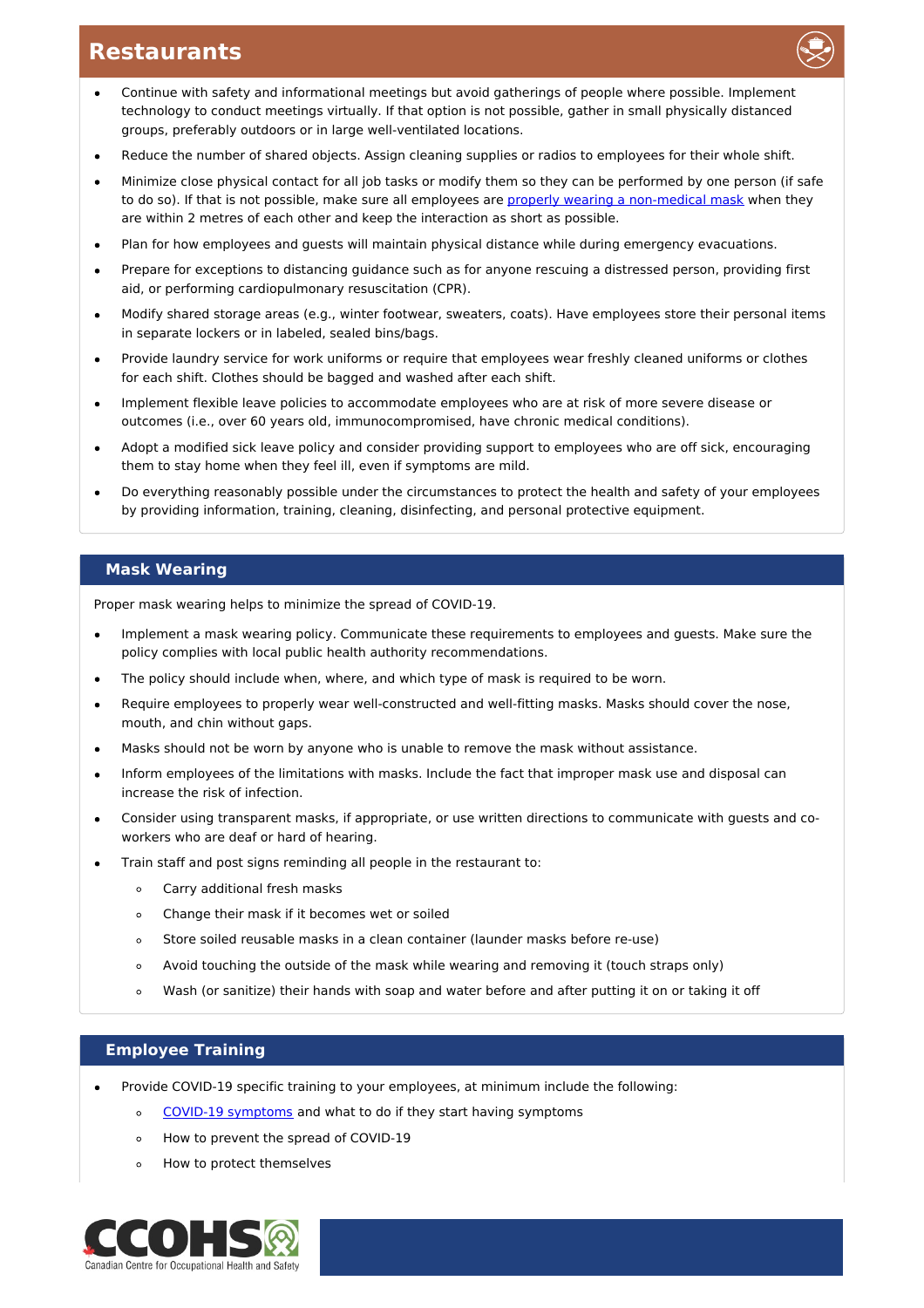- Ways to stay informed (using reputable sources)  $\circ$
- Good [respiratory](https://www.canada.ca/en/public-health/services/diseases/2019-novel-coronavirus-infection/prevention-risks.html#p) etiquette and hand hygiene  $\circ$
- Changes to policies/procedures due to safety plan findings  $\circ$
- Teach employees to avoid unnecessary physical contact such as hugs, handshakes, and high fives, as well as after-work gatherings.
- Discourage the sharing of personal items such as cellphones, lighters, etc.
- Have a violence and harassment policy to protect employees from frustrated guests. Train employees on your violence and harassment policy and procedures and include ways to diffuse difficult situations. For example, train conflict resolution techniques to front line employees that interact with guests who may react aggressively to COVID-19 public health measure or limited services.
- Instruct employees to avoid sharing equipment during their shift and on proper technique for cleaning and disinfecting equipment such as controls, screens, keyboards, tools, radios, personal devices (e.g., cellphones). Give them supplies and time to disinfect their workstation at the start and end of each shift.
- Train employees to wash or sanitize hands before and after touching shared items is unavoidable (e.g., checklists, clipboards, pens, tablets, trays, carts).

## **Employee/Guest Screening and Contact Tracing**

- Administer health screening questions to all employees and guests at entrances. Include current symptoms (if any), recent travel and potential COVID-19 exposures (templates are available from your local public health authority or OHS [organizations](https://www.ccohs.ca/images/products/pandemiccovid19/pdf/covid-screen-tool.pdf)). Consider having employees complete the screening using a company portal or app before coming into work.
- Employees that pass the screening can work. Employees who do not pass the screening should contact their supervisor. The supervisor should instruct them to stay (or return) home and monitor themselves for symptoms. Suggest that they contact their health care provider or local public health authority if they develop symptoms or symptoms worsen.
- Guests that pass the screening should be allowed to enter. Those that do not should be denied entry.
- Log all employee and guests who enter the workplace. This record is critical for contact tracing. If requested, provide the information only to local public health authorities. Make sure that privacy is protected, and that the information is stored and destroyed in a safe and secure manner, as required by privacy laws.

## **Communication**

- Managers should keep up to date and comply with orders from their local public health authorities or regulators.  $\bullet$
- Communicate to employees and guests all new practices and policies that will affect their experience. Communicate these changes and post credible COVID-19 resources at entrances, washrooms, staff rooms, on websites, by email, or by phone.
- Keep posted information, guidance, and government orders up to date.
- Post signs throughout the dinning room, bar, washrooms, and employee only areas about appropriate behaviours such as hand hygiene, respiratory etiquette, and contactless payments.
- Indicate room occupancy limits at the entrances of kitchens, break rooms, washrooms, waiting areas, pick up windows, counters, offices, and event spaces.
- Communications should be written using easy to understand terms, in official and local languages.
- Use graphics and pictograms to clearly inform guests about desired and undesired conduct.

### **COVID-19 Response Plan**

When a person reports having COVID-19 [symptoms](https://www.canada.ca/en/public-health/services/diseases/2019-novel-coronavirus-infection/symptoms.html#s), wear a mask (preferably a respirator or medical mask, if not available a well-constructed and well fitting non-medical mask).

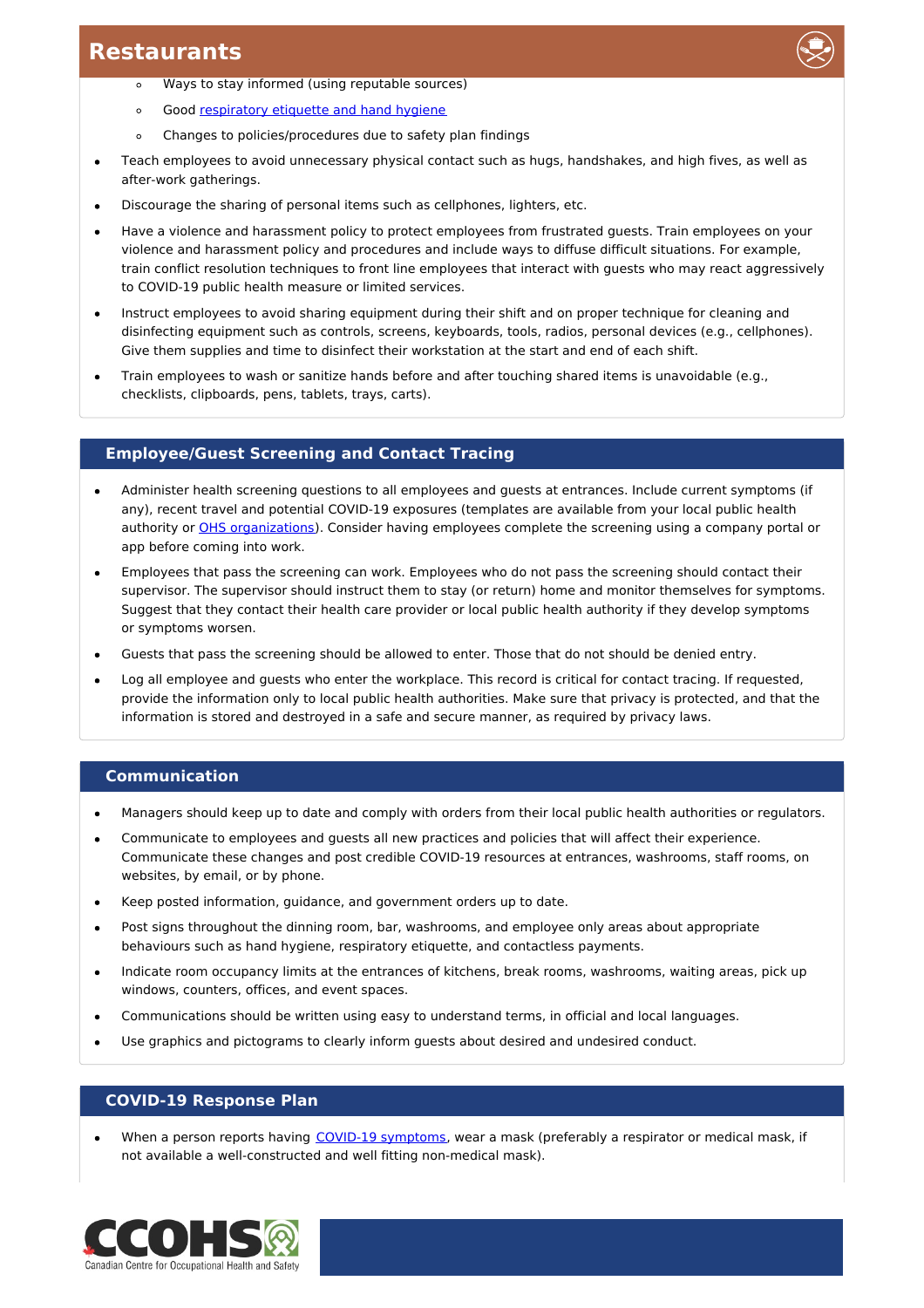- If the person is in immediate distress, call 911 for medical assistance.  $\bullet$
- Ask guests to leave the restaurant if it is safe for them to do so.
- For employees:
	- Have the person stop work, immediately. Isolate the person from others in a designated area or room.  $\circ$ (**Note**: After the person leaves, clean and disinfect all surfaces and objects that the symptomatic person may have touched or been close to).
	- Send the employee home to begin their self-isolation. Ask them to avoid public transit, taxi, and  $\circ$ ridesharing, if possible.
	- Instruct them to seek medical care, if necessary and to follow instructions from their local public  $\circ$ health authority (check local public health websites).
	- Return to work should be determined by medical professionals or public health officials and will  $\circ$ depend on the type, duration, and severity of symptoms and if taken, the result of a COVID-19 test.
- If an employee or guest informs you of a positive COVID-19 test result, report it to your local public health authority and cooperate with any contact tracing efforts. You may also be required to inform employees who might have been exposed unless that is the responsibility of your public health authority. Advise all those that were potentially exposed to carefully monitor themselves for COVID-19 symptoms.
- If the case is work-related involving a worker, additional notifications may be required, contact your **jurisdictional** OHS [regulator](https://www.ccohs.ca/oshanswers/information/govt.html) and workers' [compensation](https://www.ccohs.ca/oshanswers/information/wcb_canada.html) board for guidance. Complete an incident report and begin an investigation.

### **Vaccines**

- Encourage employees to get the COVID-19 vaccine once eligible and available in your jurisdiction.
- Share additional information on the vaccine by posting it on the safety board or sharing it electronically. Government of Canada website "What you need to know about the [COVID-19](https://www.canada.ca/content/dam/phac-aspc/documents/services/publications/diseases-conditions/what-you-need-to-know-covid-19-vaccine/what-you-need-to-know-covid-19-vaccine-eng.pdf) vaccine for Canada".

### **Restaurant Specific Guidance**

- Reduce noise levels as much as possible (e.g. turn off or lower the volume of background music) so people can speak as quietly as possible.
- Suspend live music and performances.
- Minimize unnecessary visitors to the facility. Conduct meetings virtually and reschedule non-critical maintenance and service calls, if possible.
- Encourage contactless payment methods. Clean payment pin pads and touch screens between uses.
- Consider designating one employee and one register to handle all cash transactions. That employee should be  $\bullet$ trained to wash or sanitize hands frequently and never touch their face with unwashed hands. Disinfect this equipment multiple times a shift.
- All other employees that handle cash should wash their hands with soap and water or hand sanitize after every transaction.
- Arrange tables and chairs to maintain at least 2 metre distance between each dining party.
- Physically separate adjoining booths and similar seating arrangements:
	- Add physical barriers between them such as clear acrylic plastic or plexiglass.  $\circ$
	- Maintain empty booths between occupied booths.
- Replace traditional menus with, easy to disinfect, laminated menus or replace them with one-time use paper sheets. Alternatively, create online menus that are easily accessible by smart phone (e.g., QR codes).
- Consider creating or expanding outdoor dining areas, weather permitting.
- Configure order pick-up areas in such a way to provide the greatest possible distance possible (minimum 2 metres) between guests and employees. Use floor markings for clarity.